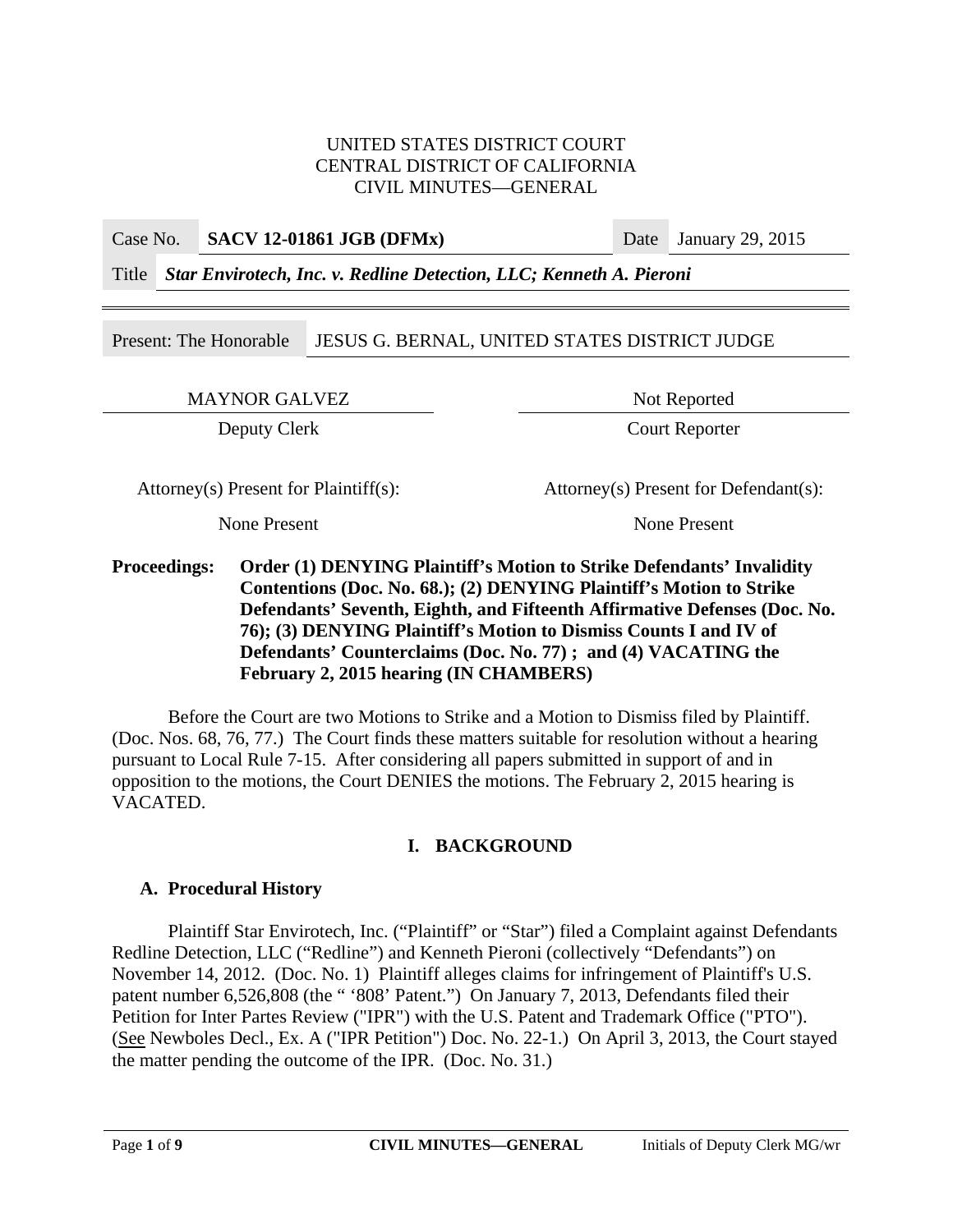On June 30, 2014, the Patent Trial and Review Board ("PTAB") issued its Final Written Decision. ("PTAB Decision," Doc. No. 33-1.) The PTAB determined that Defendant Redline failed to show that claims nine and ten were unpatentable. (PTAB Decision at 2.) Defendant Redline had only challenged these two claims. (Id. at 1.)

On July 25, 2014, pursuant to the parties' joint stipulation, the Court lifted the stay. (Doc. No. 35.) On August 8, 2014, Defendants filed a motion to dismiss (Doc. No. 39), which the Court granted in part on October 30, 2014 (Doc. No. 57). Plaintiff filed the operative Second Amended Complaint ("SAC") on November 17, 2014. (Doc. No. 60.) On December 4, 2014, Defendants filed an Answer to the SAC that set forth fifteen affirmative defenses. ("Answer," Doc. No. 65.) Defendants also filed a Counterclaim, asserting four causes of action for (1) breach of contract, (2) declaratory judgment of patent invalidity, (3) declaratory judgment of noninfringement, and (4) declaratory judgment of patent unenforceability. ("Counterclaim," Doc. No. 66.)

On December 11, 2014, Plaintiff filed a Motion to Strike Defendants' Preliminary Invalidity Contentions. ("MTS," Doc. No. 68.) Defendants opposed on December 19, 2014. ("Opp'n MTS," Doc. No. 71.) Plaintiff replied on December 29, 2014 (Reply MTS," Doc. No. 75.)

On December 29, 2014, Plaintiff filed a Motion to Dismiss Counts One and Four of Defendants' Counterclaims and a Motion to Strike Defendants' Seventh, Eighth, and Fifteenth Affirmative Defenses. ("MTD," Doc. Nos. 76, 77. $^1$ ) On January 12, 2015, Defendants opposed. ("Opp'n MTD," Doc. No. 82.) Plaintiff replied on January 19, 2015. ("Reply MTD," Doc. No. 85.) The Court consolidated the hearings on all the above motions.

# **B. Factual Background**

 Star manufactures equipment used for detecting leaks in different systems. (SAC ¶ 8.) Defendant Ken Pieroni, a former co-owner of Star, helped develop Star's early leak detection technology in the late 1990's. (Id. ¶¶ 13-14.) Defendant Pieroni and Star's President Jim Eli Saffie were the named inventors on the '808 patent – the subject of this litigation – which is entitled "Smoke and Clear Air Generating Machine for Detecting Presence and Location of Leaks in a Fluid System." (Id.  $\P$ , 9,13.) The patent was assigned to Star. (Id.  $\P$ , 9.) It covers a method for (1) detecting leaks in a fluid system, such as the brake or evaporative system of a car, and (2) delivering smoke into the system so that a detected leak can be physically located. (SAC, Exh. A, ("Patent Certificate") at 1.)

After leaving Star, Defendant Pieroni sold both his interest in the company and the '808 Patent. (SAC ¶ 15.) The SAC alleges that after Defendant Pieroni left Star, he and Defendant

<sup>&</sup>lt;u>1</u> <sup>1</sup> Although Plaintiff filed two separate Notice of Motions, it filed an omnibus memorandum (Doc. No. 78) in support of both. The Court will cite to this memorandum as "MTD," even though it also includes arguments in support of Plaintiff's motion to strike Defendants' affirmative defenses.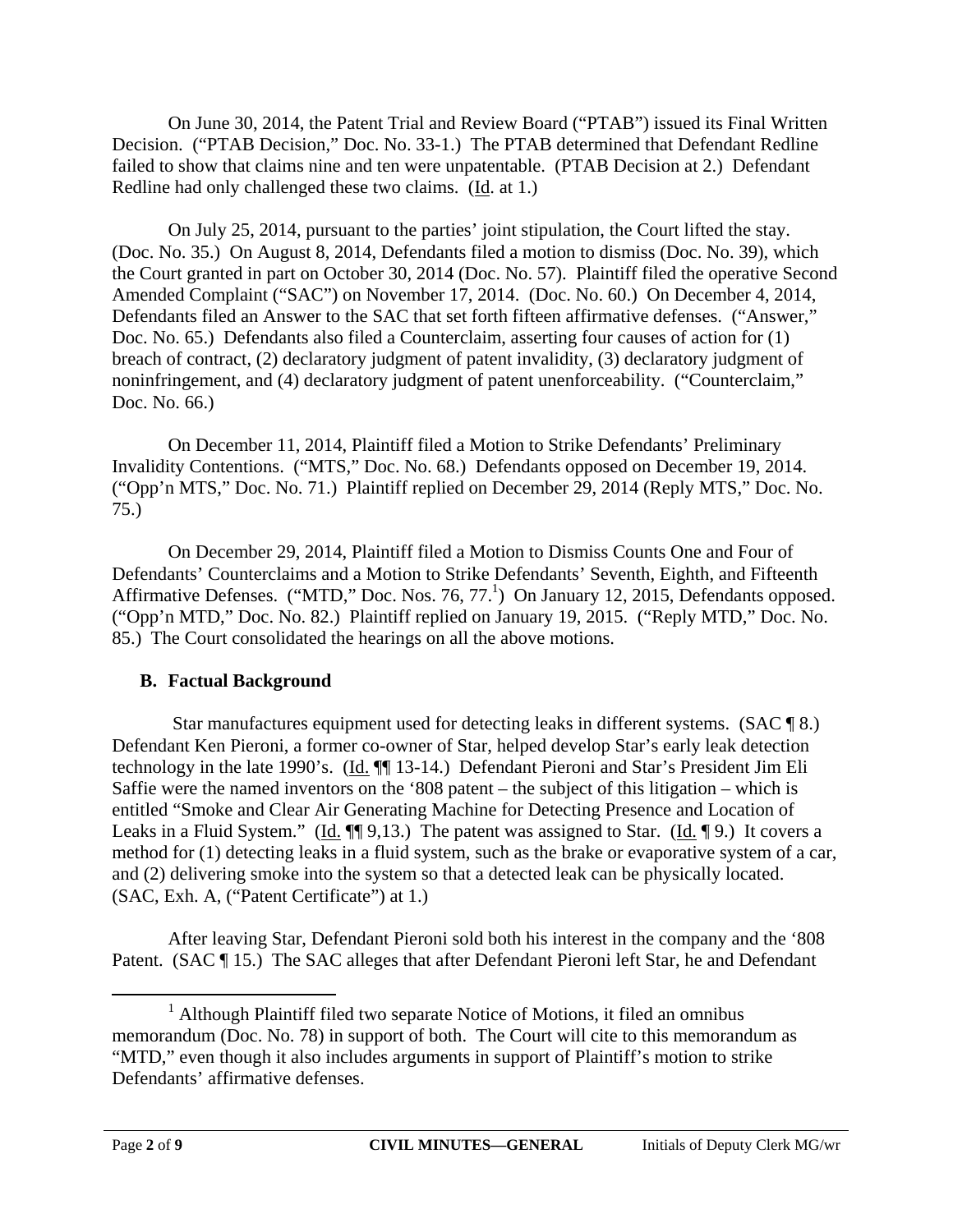Redline began infringing and inducing others to infringe the '808 Patent. (Id. 16.) Defendants also sought reexamination of the '808 Patent in an effort to invalidate it, but the USPTO rejected Defendants' claims and upheld the patent's validity. (Id. ¶ 16-17.)

The '808 Patent originally contained nine claims. (Patent Certificate at 10-11.) After the reexamination, a tenth claim was added. (Patent Certificate at 15.) Claims one, six, and nine are independent claims while the rest are dependent. (Id. at 10-11, 15.) Claim nine consists of "[a] method for generating smoke for use at a volatile, potentially explosive environment" through a series of listed steps. (Id. at 15.) In this litigation, Plaintiff asserts only claims nine and ten of the '808 Patent.

# **II. LEGAL STANDARD**

# **A. Motion to Dismiss**

Federal Rule of Civil Procedure 12(b)(6) allows a party to bring a motion to dismiss for failure to state a claim upon which relief can be granted. Rule 12(b)(6) is read in conjunction with Rule 8(a), which requires only a short and plain statement of the claim showing that the pleader is entitled to relief. Fed. R. Civ. P. 8(a)(2); Conley v. Gibson, 355 U.S. 41, 47 (1957) (holding that the Federal Rules require that a plaintiff provide "'a short and plain statement of the claim' that will give the defendant fair notice of what the plaintiff's claim is and the grounds upon which it rests") (quoting Fed. R. Civ. P. 8(a)(2)); Bell Atl. Corp. v. Twombly, 550 U.S. 544, 555 (2007). When evaluating a Rule 12(b)(6) motion, a court must accept all material allegations in the complaint — as well as any reasonable inferences to be drawn from them — as true and construe them in the light most favorable to the non-moving party. See Doe v. United States, 419 F.3d 1058, 1062 (9th Cir. 2005); ARC Ecology v. U.S. Dep't of Air Force, 411 F.3d 1092, 1096 (9th Cir. 2005).

"While a complaint attacked by a Rule 12(b)(6) motion to dismiss does not need detailed factual allegations, a plaintiff's obligation to provide the 'grounds' of his 'entitlement to relief' requires more than labels and conclusions, and a formulaic recitation of the elements of a cause of action will not do." Twombly, 550 U.S. at 555 (citations omitted). Rather, the allegations in the complaint "must be enough to raise a right to relief above the speculative level." Id.

To survive a motion to dismiss, the complaint must allege "enough facts to state a claim to relief that is plausible on its face." Twombly, 550 U.S. at 570; Ashcroft v. Iqbal, 556 U.S. 662, 697 (2009). "The plausibility standard is not akin to a 'probability requirement,' but it asks for more than a sheer possibility that a defendant has acted unlawfully. Where a complaint pleads facts that are 'merely consistent with' an opposing party's liability, it stops short of the line between possibility and plausibility of 'entitlement to relief.'" Iqbal, 556 U.S. at 678 (quoting Twombly, 550 U.S. at 556). The Ninth Circuit has clarified that (1) a complaint must "contain sufficient allegations of underlying facts to give fair notice and to enable the opposing party to defend itself effectively," and (2) "the factual allegations that are taken as true must plausibly suggest an entitlement to relief, such that it is not unfair to require the opposing party to be subjected to the expense of discovery and continued litigation." Starr v. Baca, 652 F.3d 1202, 1216 (9th Cir. 2011).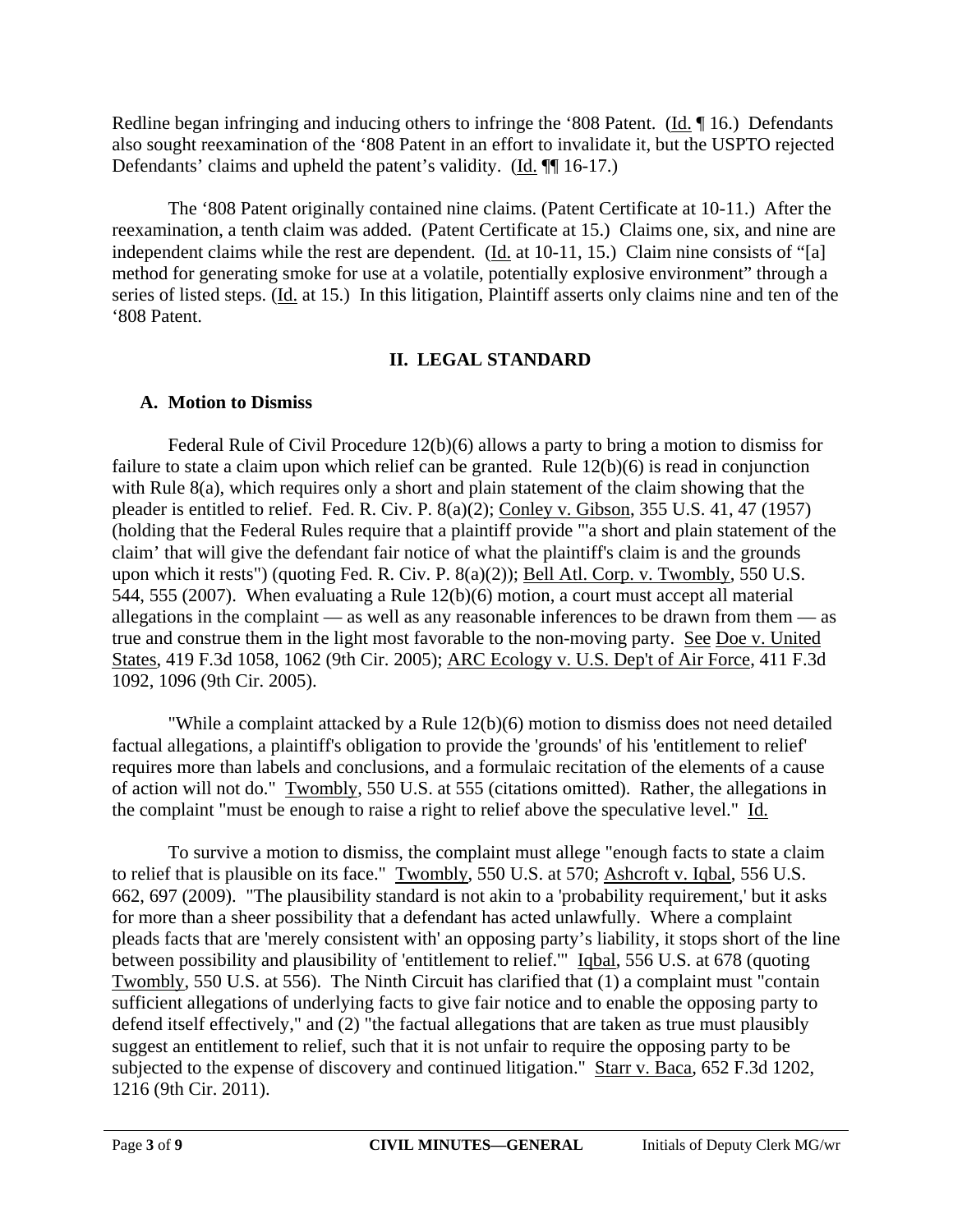#### **B. Motion to Strike**

Rule 12(f) of the Federal Rules of Civil Procedure provides that "[t]he court may strike from a pleading an insufficient defense or any redundant, immaterial, impertinent, or scandalous matter. . . ." "Motions to strike are generally disfavored." Leghorn v. Wells Fargo Bank, N.A., 950 F. Supp. 2d 1093, 1122 (N.D. Cal. 2013) (citing 5C Charles Alan Wright & Arthur R. Miller, Federal Practice & Procedure § 1380 (3d ed. 2004)). "The function of a 12(f) motion to strike is to avoid the expenditure of time and money that must arise from litigating spurious issues by dispensing with those issues prior to trial . . . ." Whittlestone, Inc. v. Handi-Craft Co., 618 F.3d 970, 973 (9th Cir. 2010) (alteration in original) (internal citation omitted). To show that a defense is "insufficient," "the moving party must demonstrate that there are no questions of fact,that any questions of law are clear and not in dispute, and that under no set of circumstances could the defense succeed." Securities & Exchange Comm'n v. Sands, 902 F.Supp. 1149, 1165 (C.D. Cal. 1995).

# **III.DISCUSSION**

# **A. Plaintiff's Motion to Strike Defendants' Preliminary Invalidity Contentions**

Plaintiff seeks to strike seven references cited in support of Defendants' Preliminary Invalidity Contentions ("PICs," Declaration of Richard Guerra, Exh. A, Doc. No. 70-1).2 Plaintiff contends that Defendants raised or reasonably could have raised these seven references at the IPR, and therefore Defendants are estopped from raising them in this litigation, pursuant to statute.

The IPR estoppel provision, created by the America Invents Act, states:

The petitioner in an inter partes review of a claim in a patent . . . that results in a final written decision . . . may not assert [] in a civil action arising in whole or in part under section 1338 of title 28 . . . that the claim is invalid on any ground that the petitioner raised or reasonably could have raised during that inter partes review.

35 U.S.C. § 315(e)(2). In other words, the party that petitioned for the IPR (here, Defendants) "is barred from seeking district court review on any grounds of invalidity it could have raised in the reexamination. See Avago Technologies Fiber IP (Singapore) Pte. Ltd. v. IPtronics Inc.,

 <sup>2</sup>  $2$  Plaintiff does not seek to strike section four of Defendants' PICs, as section four sets forth Defendants' arguments that asserted claims nine and ten are invalid under 35 U.S.C. 112(1) and (2) – i.e. for lacking a written description, not providing an enabling disclosure, and for being indefinite. It is undisputed that these arguments could not have been raised at the IPR.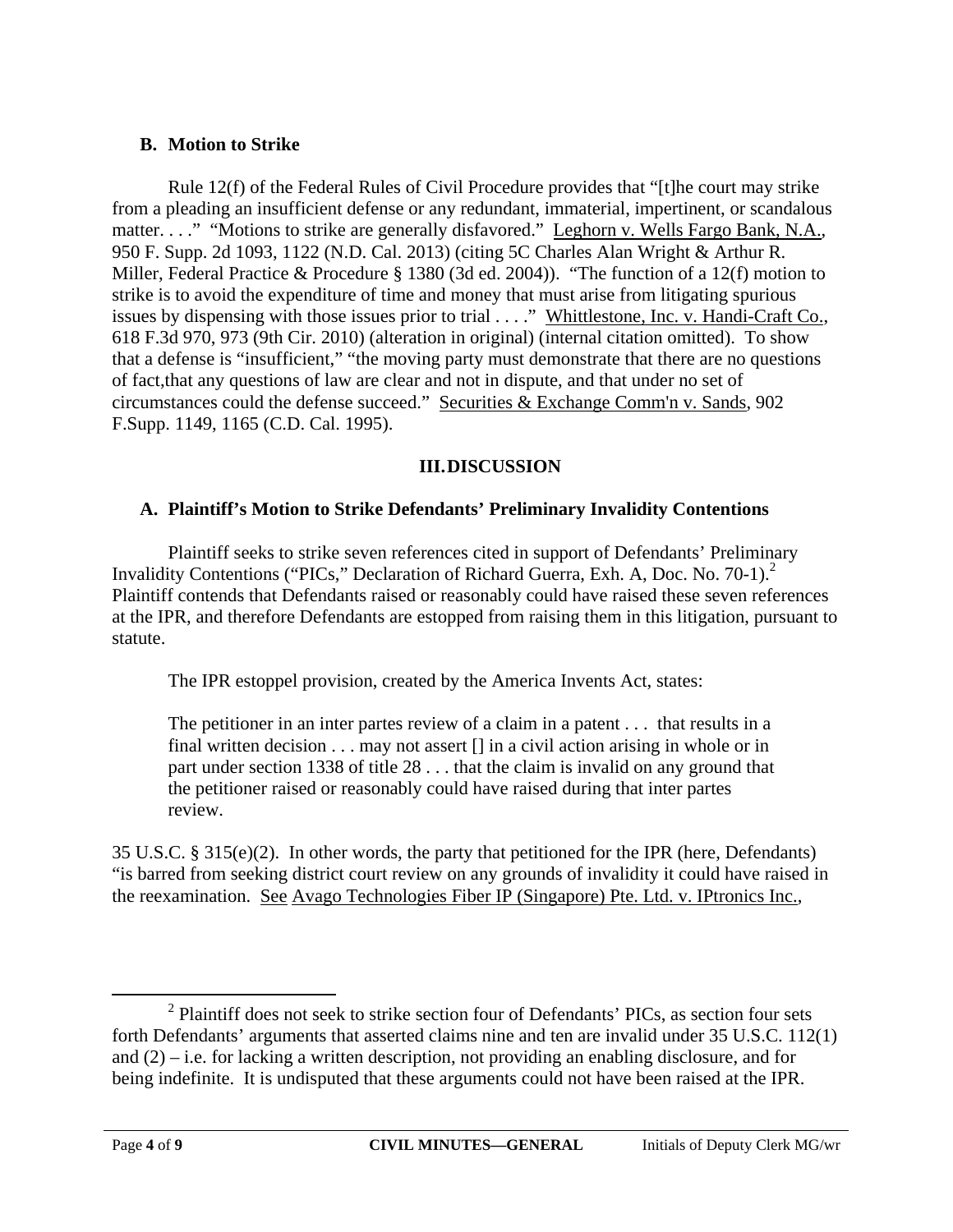2011 WL 3267768, at  $*5$  (N.D. Cal. July 28, 2011).<sup>3</sup> The petitioner may only seek review of a patent on the "basis of prior art consisting of patents or printed publications." 35 U.S.C. § 311(b).

 At base, the dispute here centers on one of Defendants' references: a LeakMaster A240 smoke machine (the "LeakMaster") made by Plaintiff and sold on July 1, 1998 in Encinitas, California. (PICs, Exh. A at 1.) Defendants contend they could not have put forward this reference in the IPR because the Leakmaster is an actual physical machine, not a patent or printed publication. (Opp'n MTS at 2.) Defendants contend that the Leakmaster is properly combined with the other six disputed references to create new grounds of invalidity, which could not have been presented in the IPR. $4 \text{ (Id.)}$ 

 Plaintiff argues that – even though the LeakMaster itself could not have been admitted – Defendants could have instead put forward the LeakMaster's owner's manual, which Defendants had in their possession at the time of the IPR. (MTS at 5.) However, the physical machine itself discloses features claimed in the '808 Patent that are not included in the instruction manual, and it is therefore a superior and separate reference. For example, claim nine of the '808 Patent requires "locating a heating element within a closed smoke producing chamber." (Declaration of Matthew Newboles, Exh. A., Doc. No. 71-3 at 14.) It is undisputed that the LeakMaster's instruction manual does not describe the LeakMaster's closed smoke producing chamber. However, the Leakmaster itself, if dissembled, could shed light on whether it practices this claim limitation. Plaintiff contends Defendants are seeking an early claim construction of the "locating a heating element" term (Reply MTS at 2), but the Court disagrees. Claim construction has not yet occurred, and Defendants should not be foreclosed from basing their PICs on a claim construction that may ultimately be adopted.

 Accordingly, Plaintiff's Motion to Strike Defendants' Preliminary Infringement Contentions is DENIED.

# **B. Plaintiff's Motions to Dismiss and Strike Defendants' Inequitable Conduct Allegations**

Defendants' fourth counterclaim<sup>5</sup> and Defendants' seventh and eighth affirmative defenses<sup>6</sup> are based on similar allegations. Specifically, Defendants allege that Plaintiff

 $<sup>5</sup>$  Defendants' fourth counterclaim is for declaratory judgment of patent unenforceability</sup> due to inequitable conduct. (Counterclaim ¶¶ 36-47.)

<sup>6</sup> Defendants' seventh affirmative defense asserts that the '808 Patent is unenforceable due to inequitable conduct (Answer ¶¶ 7-9), and Defendants' eighth affirmative defense asserts (continued . . . )

 $\frac{1}{3}$  $3$  IPR estoppel attaches once the PTAB issues a final written decision. 35 U.S.C. § 315(b). Here, the PTAB issued its final written decision on June 30, 2014. ("PTAB Decision," Doc. No. 33-1.)

<sup>&</sup>lt;sup>4</sup> Plaintiff does not contest that if the LeakMaster is allowed as a reference, the other six references may be combined with it to form new grounds of invalidity.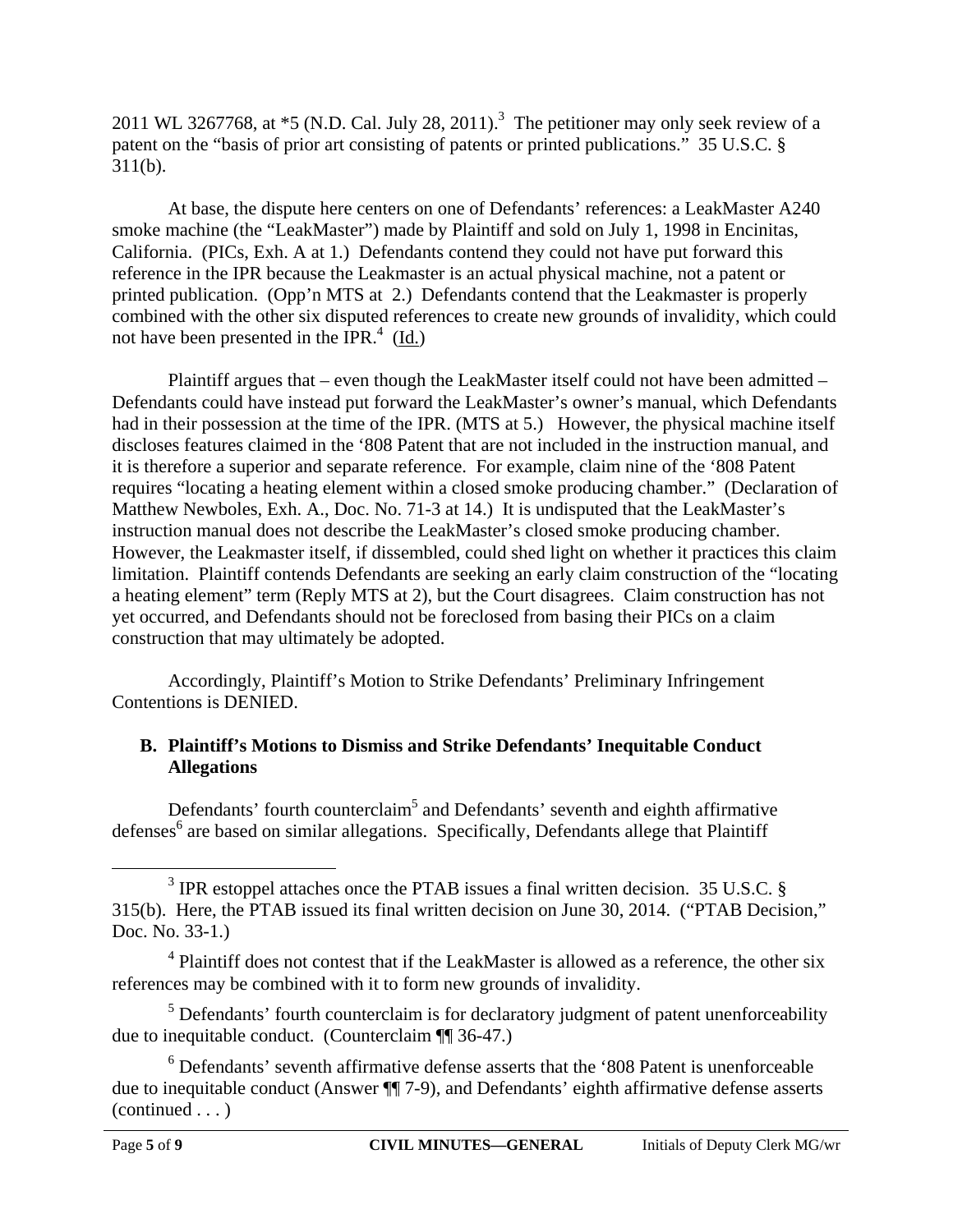committed inequitable conduct during two PTO reexaminations of the '808 Patent by failing to disclose material prior art. (Counterclaim ¶ 37; Answer ¶ 7.)

Inequitable conduct is an equitable defense to patent infringement that, if proven, bars enforcement of a patent. Therasense, Inc. v. Becton, Dickinson & Co., 649 F.3d 1276, 1285 (Fed.Cir. 2011). Inequitable conduct focuses on the misdeeds of the individuals responsible for securing a patent. Advanced Magnetic Closures, Inc. v. Rome Fastener Corp., 607 F.3d 817, 828–32 (Fed. Cir. 2010). Even deceit and misdeeds by a non-inventor during the prosecution of a patent is sufficient to "spoil[ ] the entire barrel" and leave the patent unenforceable. Id. at 828.

Defendants allege that, during the first reexamination of the '808 Patent, the PTO examiner cited another of Plaintiff's patents, Patent No. 5,922,944 (the " '944 Patent"), as prior art against claims nine and ten and, therefore, rejected those claims. (Id.) Plaintiff allegedly overcame this rejection by removing Denise Haddad as a named inventor of the '944 Patent; thus, the '944 Patent and the '808 Patent had the same inventors – Kenneth Pieroni and Jim Saffie – and the '944 Patent could not be cited as prior art under 35 U.S.C.  $\frac{102(a)}{7}$  (Id.) Defendants do not allege that the removal of Haddad as a named inventor was improper.

The thrust of Defendants' inequitable conduct claims is Plaintiff's alleged failure to inform the PTO of Plaintiff's sale of the LeakMaster smoke machine, a sale that took place on July 1, 1998. (Counterclaim ¶ 28; Answer ¶ 8.) The LeakMaster allegedly embodies the teachings of the '944 Patent. (Id.) Defendants allege that evidence of the sale of the LeakMaster constitutes prior art to the '808 Patent. (Id.) Defendants further allege that if Plaintiff had disclosed the LeakMaster to the PTO examiner, the '808 Patent would have been denied, since the '808 Patent was filed on July 7, 1999, over a year after the sale of the LeakMaster. (Counterclaim ¶ 39; Answer ¶ 9.)

Plaintiff first argues that it had no duty to disclose the LeakMaster, as it had already disclosed the '944 Patent, and disclosure of the LeakMaster would be cumulative. (MTD at 6.) Plaintiff contends there is overwhelming Federal Circuit case law holding that a patent applicant has no duty to disclose cumulative prior art. (Id. at 6-7.)

However, taking the facts in the light most favorable to Defendants, the sale of the LeakMaster could have provided additional information to the PTAB, making it not cumulative of the '944 Patent. Notably, Defendants allege that the sale of the LeakMaster could have triggered the statutory bar for public use or sale. (Counterclaim ¶ 39; Answer ¶ 9.) This "on-

 $\overline{a}$ 

<sup>( . . .</sup> continued)

the '808 patent is unenforceable because Plaintiff failed to comply with the duty of candor required by the PTO.  $(Id. \P 10.)$ 

<sup>&</sup>lt;sup>7</sup> Although Defendants cite 35 U.S.C. 102(a), it appears that Plaintiff relied on the pre-1999 version of 35 U.S.C. § 103(c) to exclude the '944 Patent from consideration as prior art. (See Doc. No. 86-1 at 25-27) (Plaintiff's response to PTO's Final Office Action). Nonetheless, Defendants do not allege that the removal of Denise Haddad as an inventor was improper.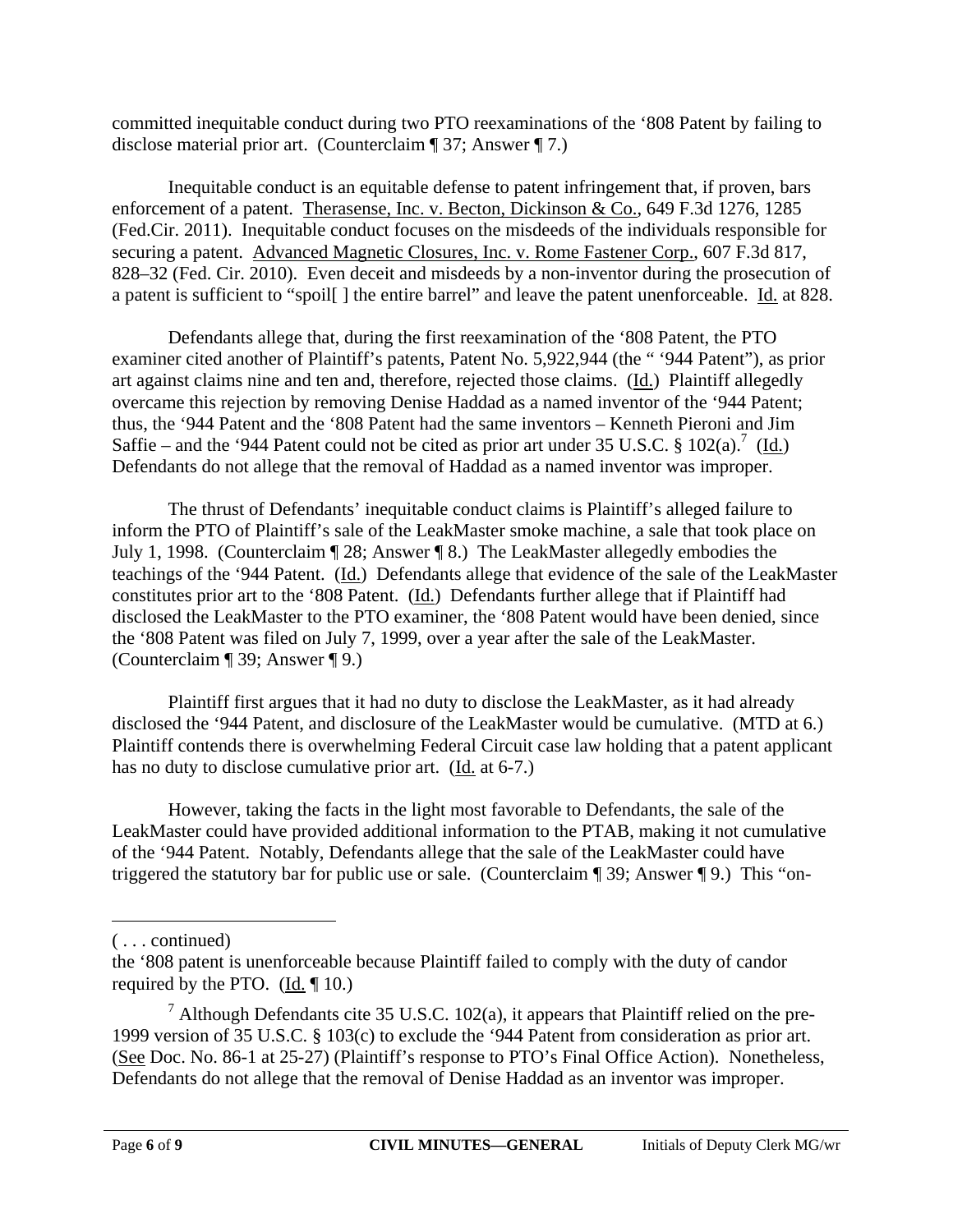sale bar," codified in the former version of 35 U.S.C.  $\S 102(b)^8$ , allows a party challenging a patent to demonstrate the patent was anticipated by showing that the invention was in public use or on sale in the United States more than a year prior to the date of the application for the patent. 35 U.S.C. § 102(b) (pre-AIA). In other words, Defendants allege that the sale of the LeakMaster – a device that allegedly could be prior art for the '808 Patent – is not merely cumulative of the '944 Patent, but that the sale could trigger the statutory bar, which the '944 Patent by itself could not. Thus, Plaintiff's argument is unavailing.

Plaintiff also contends that it could not have submitted the use and sale of the LeakMaster because the regulations governing reexaminations only allow for submissions of "patent or printed publications." (MTD at 10.) However, it is at least plausible that Star could have informed the PTO of the sale of the LeakMaster, such as through filing an information disclosure statement.

Accordingly, the Court DENIES Plaintiff's Motions to Dismiss and Strike Defendants' inequitable conduct allegations.

### **C. Plaintiff's Motions to Dismiss and Strike Defendants' Breach of Contract Allegations**

Defendants' first counterclaim and fifteenth affirmative defense both allege that Plaintiff breached a previous settlement agreement by bringing the current lawsuit. Defendants allege that in 2005, Plaintiff brought a lawsuit against various parties, including Defendants, in Orange County Superior Court. (Counterclaim ¶ 8.) The lawsuit settled, and Plaintiff and Defendants entered into a Settlement Agreement and Release of Claims ("Settlement Agreement," Doc. No. 29) on January 13, 2006. (Id.) The Settlement Agreement included a covenant not to sue, which stated in part:

"the Star Parties covenant that they will not sue or take any other action of any kind to sue for damages or preclude the Redline Parties, or any of them, or their customers, suppliers, vendors, and manufacturers from (1) using any of the technologies claimed in the Redline Patent Application. Patent Application No.  $10/975,781<sup>9</sup>$  as filed on October 28, 2004 . . .; or (2) making using, selling, offering for sale, or importing any product incorporating any of the technologies embodied in Redline's current version of the Smoke Pro."

(Id.; Settlement Agreement ¶ 13.) Defendants allege that the accused products in this action – "the Smoke Pro Air Complete" and the "Smoke Pro Total Tech" – are embodiments of Defendants' '176 Patent. (Id. ¶ 10.) Defendants also allege that the two

 <sup>8</sup> The language and structure of Title 35 was changed by the Leahy–Smith America Invents Act ("AIA"), Pub.L. No. 112–29, 125 Stat. 284 (Sept. 16, 2011).

 $9^9$  On July 26, 2007, the PTO allowed this Patent Application, and issued U.S. Patent No. 7,305,176 (the " '176 Patent") on December 4, 2007. (Counterclaim ¶ 9.)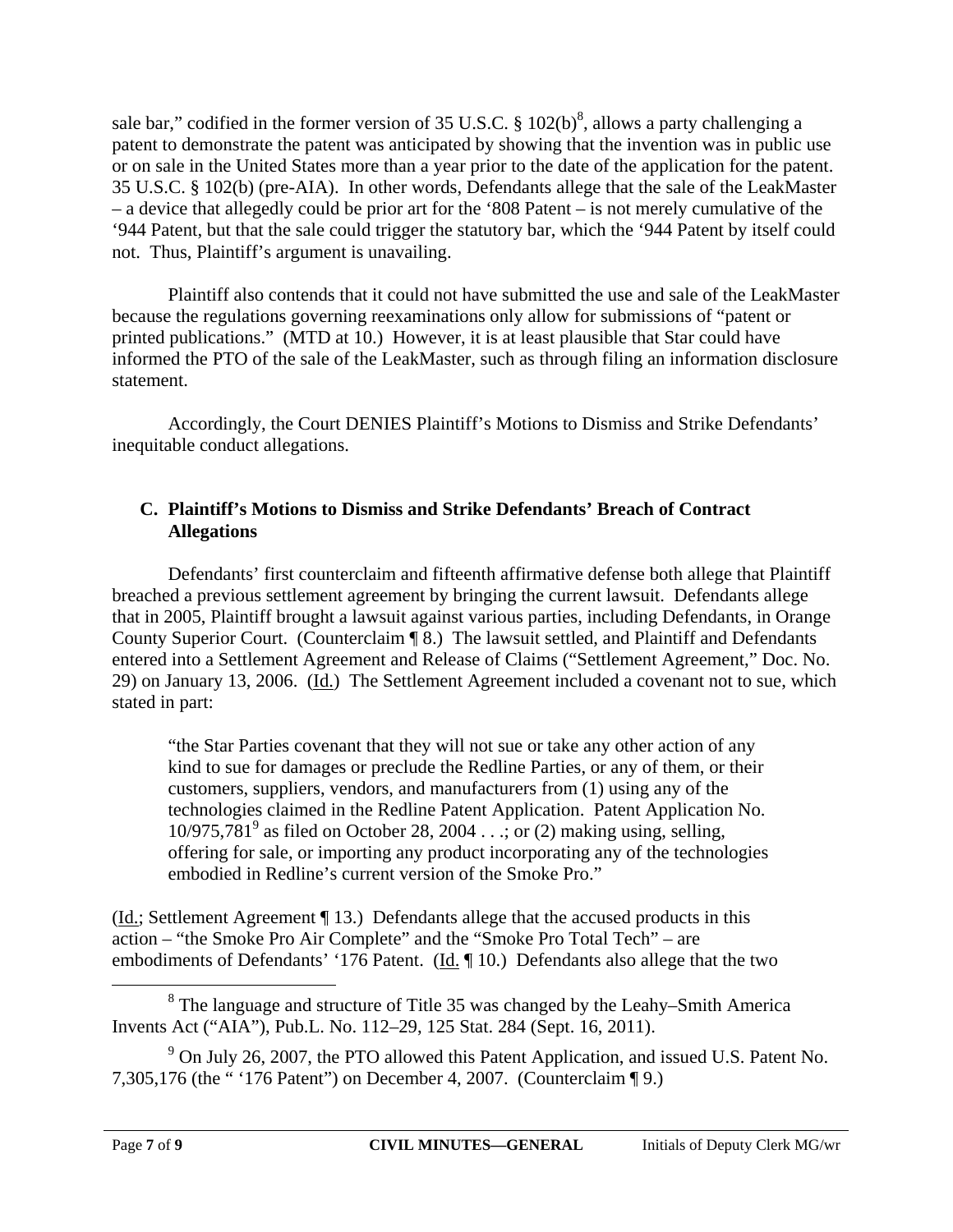accused products incorporate the technologies that were embodied in the 2006 version of the Smoke Pro. (Id. ¶ 11.) Hence, Defendants allege that Plaintiff breached the Settlement Agreement by filing the current lawsuit for patent infringement. (Id. ¶ 13.)

 Plaintiff contends that another section of the Settlement Agreement, Paragraph 13.1, refutes Defendants' allegations.<sup>10</sup> (MTD at 11-12.) Paragraph 13.1 states:

"the Parties agree that nothing in Paragraph 13 or in this agreement precludes, limits, or otherwise affects any rights of the Star Parties to initiate any action against the Redline Parties for any act of infringement . . . except the Star Parties agree that they will not assert any patent infringement action against the Redline Parties for any patent that issues to Redline from the Redline Patent Application."

(Settlement Agreement, ¶ 13-1.) Plaintiff argues that Paragraph 13-1's language clearly allows Plaintiff to raise a claim of infringement and therefore Plaintiff cannot have breached the settlement agreement. (Motion at 11-12.) Plaintiff also argues that Paragraph 13-1's language controls over the more general language of Paragraph 13.<sup>11</sup> (Motion at 12.)

The Court finds Plaintiff's arguments unavailing. First, Defendants have alleged that the accused products in this case are embodiments of the '176 Patent. (Counterclaim ¶ 10.) Thus, even under Plaintiff's proposed interpretation of the contract, Defendants have alleged a breach. Second, while Plaintiff cites the rule of contract interpretation that specific provisions control over general terms (Motion at 12), part (2) of Paragraph 13 is not a "general" provision. It specifically states that Plaintiff will not sue over products "incorporating any of the technologies embodied in Redline's current version of the Smoke Pro." (Settlement Agreement ¶ 15.) It would be improper on a motion to dismiss to read this section out of existence, even if it could be read to conflict with another provision of the contract.

Plaintiff also contends that the contract requires disputes over its enforcement be heard in the Superior Court of Orange County, and thus Plaintiff's counterclaim should be dismissed. (Motion at 12.) Plaintiff's contention overreaches. The Settlement

 $11$  Plaintiff essentially argues that the Settlement Agreement is internally inconsistent, and that Paragraph 13.1 serves to nullify part (2) of Paragraph 13. In other words, under Plaintiff's interpretation, Plaintiff could not sue for infringement for products that used any of the technologies claimed in the '176 Patent, but Plaintiff could sue over products that incorporated any of the "Smoke Pro's" technologies.

<sup>&</sup>lt;sup>10</sup> While normally a court may not look beyond the pleadings when deciding a motion to dismiss, the "incorporation by reference" doctrine allows the Court to take into account documents, like the Settlement Agreement, "whose contents are alleged in a complaint and whose authenticity not party questions, but which are not physically attached" to the relevant pleading. In re Silicon Graphics Inc. Sec. Litig., 183 F.3d 970, 986 (9th Cir.1999) (quoting Branch v. Tunnell, 14 F.3d 449, 454 (9th Cir. 1994))